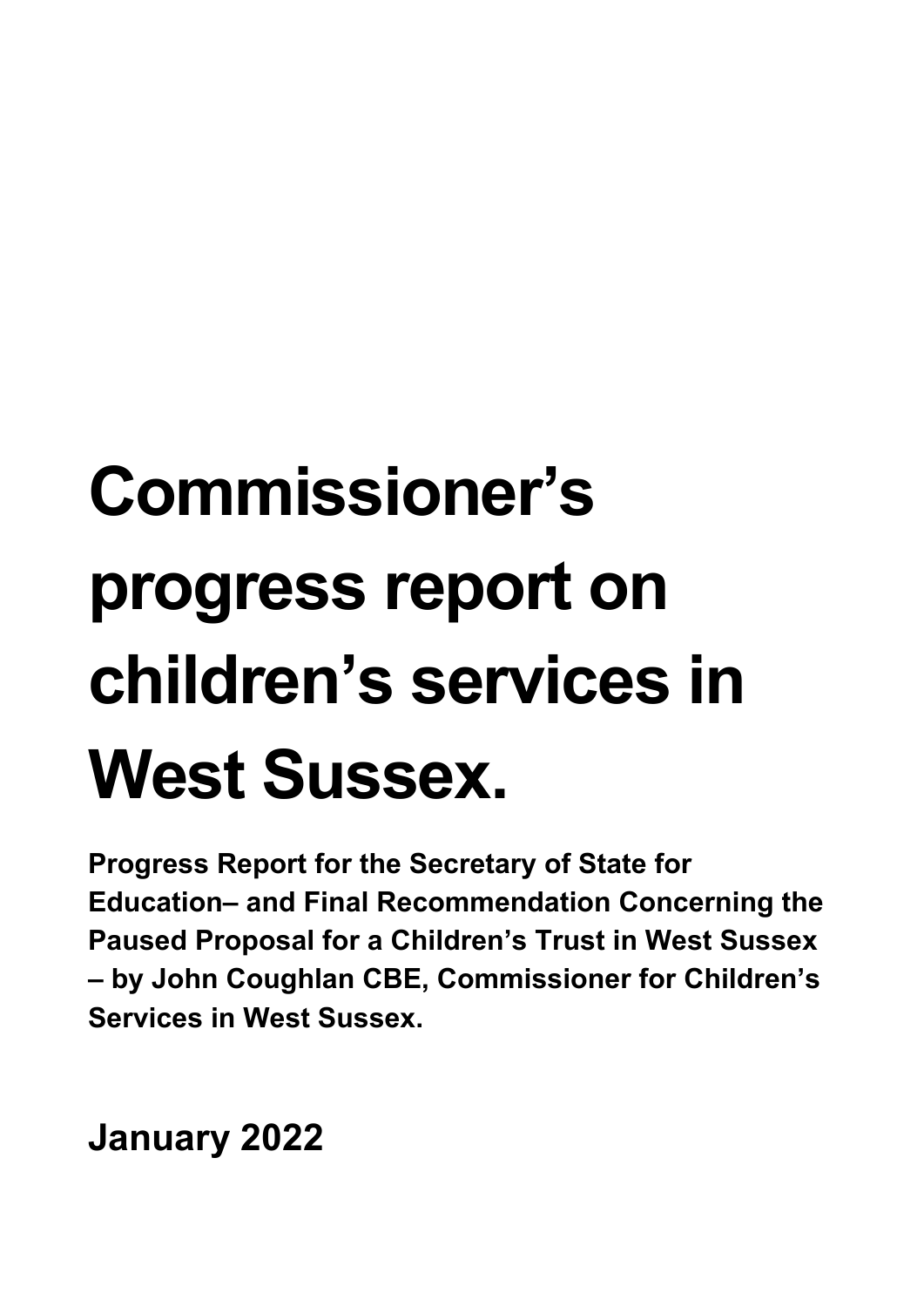## **Contents**

| Introduction                  | 3              |
|-------------------------------|----------------|
| <b>Summary Background</b>     | $\overline{4}$ |
| This Report                   | $\overline{5}$ |
| Covid                         | 6              |
| <b>Assessment of Progress</b> | $\overline{7}$ |
| <b>Additional Evidence</b>    | 16             |
| Conclusions                   | 17             |
| Recommendations               | 18             |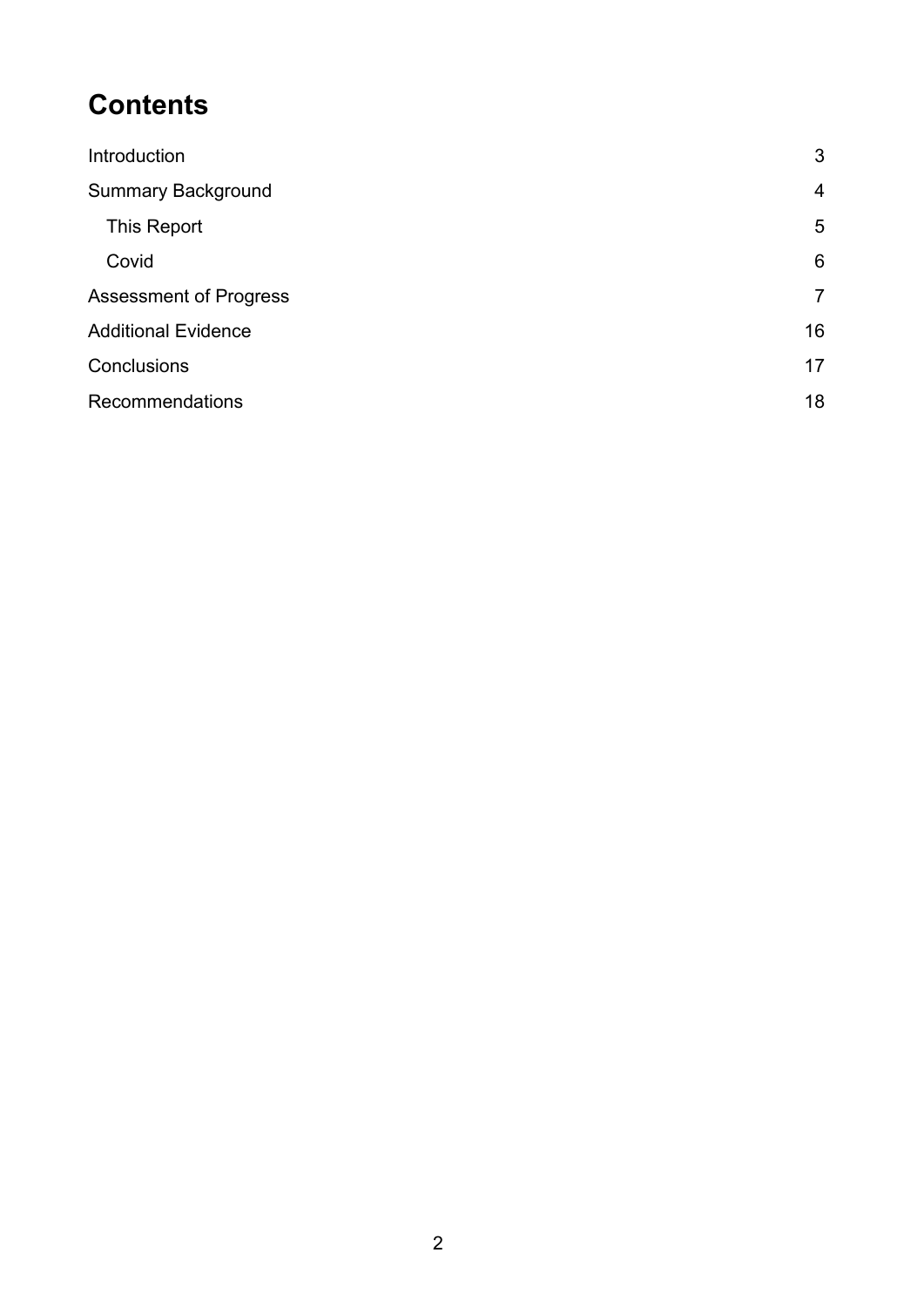## <span id="page-2-0"></span>**Introduction**

1. The purpose of this report is twofold. Firstly, it provides a routine progress report for the Department for Education's improvement intervention for West Sussex County Council's (WSCC's) children's social care services further to the inadequate Ofsted judgement in 2019. Secondly, and more specifically as required, the report addresses the continued question of the introduction of a children's trust for West Sussex, following the agreement by the then children's Minister Ford to pause that recommendation in early 2021.

2. The recommendation of this report will be to firmly decide now that a children's trust is no longer required for West Sussex because such a structural reform is no longer necessary and would probably be actively detrimental to the continued and secure progress of the services under the direct auspices of the County Council.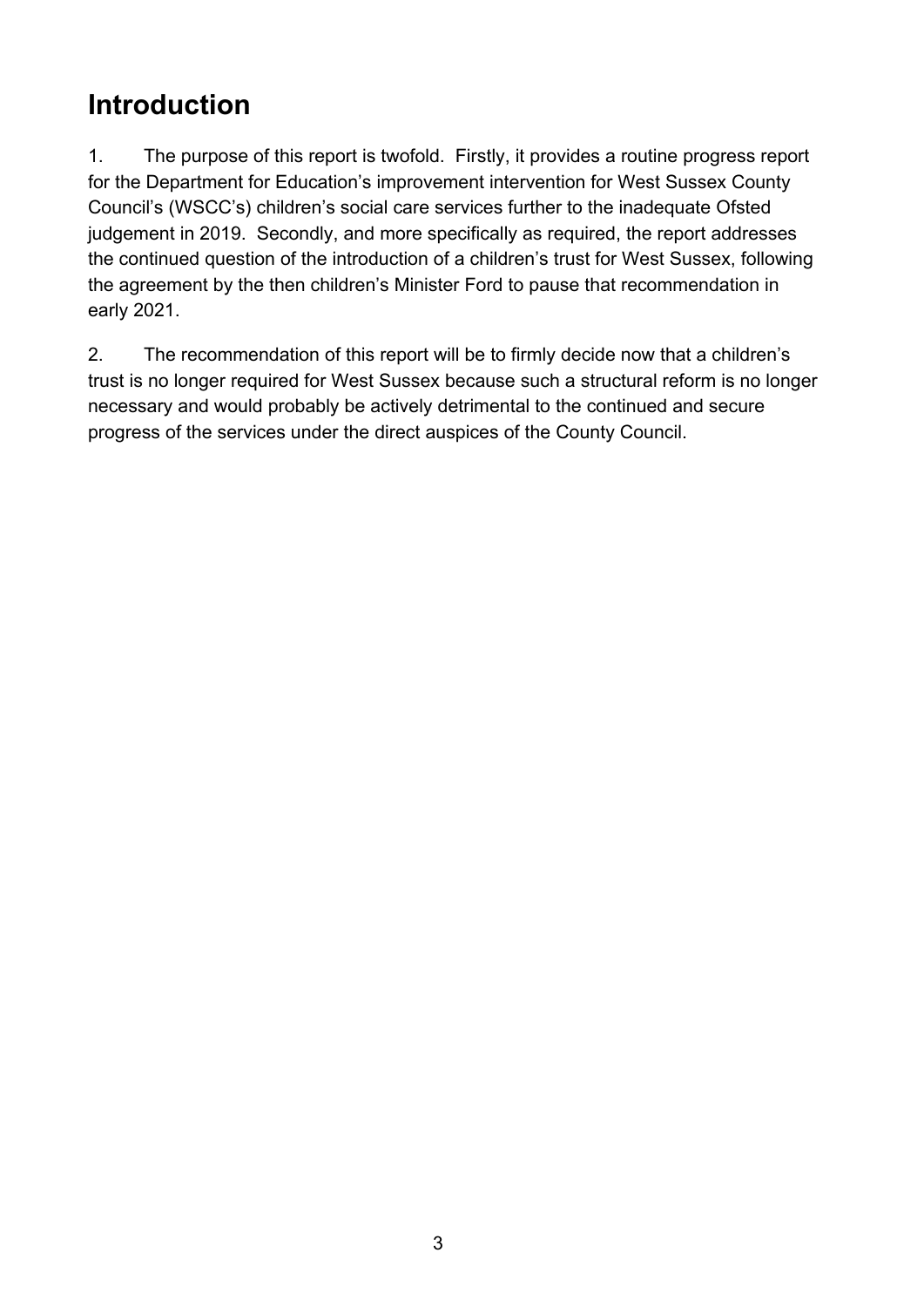# <span id="page-3-0"></span>**Summary Background**

3. WSCC's children's social care services were judged to be inadequate by Ofsted in February 2019. This was the most recent in a series of poor or inadequate judgements over a number of years which caused DfE to place the authority into intervention. It is fair to note that the Ofsted report at that time was extremely critical in its findings, even by the standards of an inadequate judgement. Under the terms of a DfE Statutory Direction, Hampshire County Council (HCC) was appointed as the Improvement Partner with the Chief Executive of HCC appointed as the Commissioner in May 2019.

4. As the first stage to that intervention, the Commissioner and Hampshire Children's Services' senior managers conducted an "assessment and diagnostics" exercise to seek to determine why the services were in such a poor state for such an extended period of time and to recommend the way forward for secure and lasting improvement.

5. The report of the assessment and diagnostics exercise was published in the autumn of 2019. It echoed and supported the Ofsted critique but in particular was highly critical of the WSCC corporate context for children's services as a significant contributory factor in the children's failings and an impediment to those failings being sustainably addressed. Among other issues that report identified: weak corporate structures which served to diminish the importance of children's services; dysfunctional relationships, especially at the highest level, between officers and members; a poor decision-making culture that impeded improvement; and alarming levels of senior management turnover, or churn, which indicated an unstable corporate malaise and contributed to a paucity of effective leadership and accountability.

6. The report made a number of service specific recommendations for the improvement of the services themselves. It also made a number of recommendations for corporate reform. Notwithstanding those reforms, the report recommended that steps should be taken to introduce a children's trust in West Sussex as the Commissioner judged that the council could not be trusted to take forward the necessary reform at the necessary pace.

7. Immediately following the report there were substantive changes within WSCC triggered by the immediate departures of the Leader of the Council and the then Chief Executive. With the Ministry of Housing, Communities and Local Government's involvement (through concerns about related wider corporate concerns), an arrangement was brokered for the Chief Executive of East Sussex County Council to assume officer leadership of both organisations and this was approved formally by WSCC subject to review after the May 2021 County Council elections. That review subsequently confirmed the arrangement as permanent. In addition, a new political Leader was elected by the County Council. A highly regarded and experienced Director of Children's Services (DCS) was then appointed on a permanent basis (with that post being properly placed in a new corporate structure) with the involvement of both the Commissioner and the Hampshire improvement managers, and she set about the appointment of her senior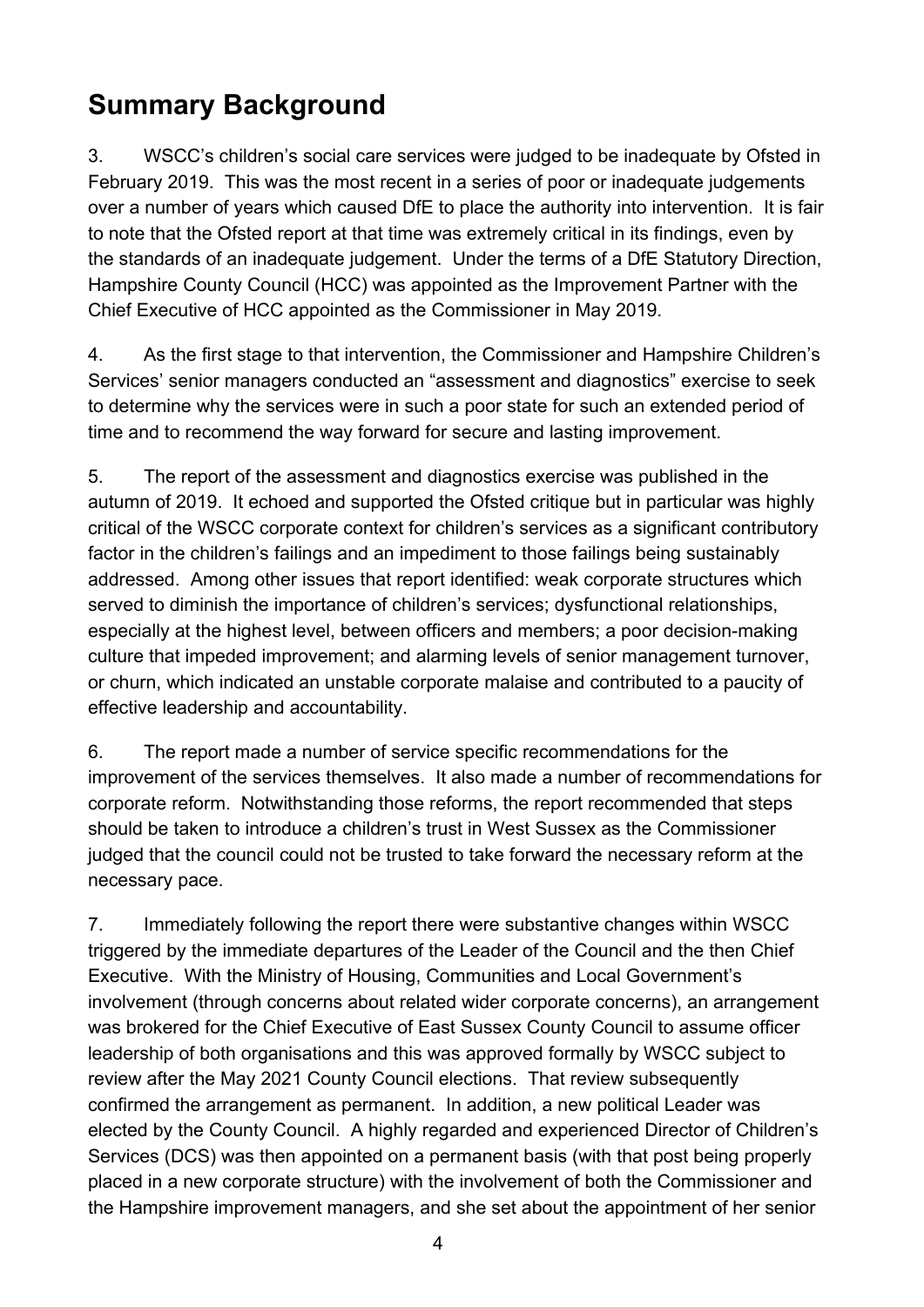team and the service action plans agreed with HCC. Other changes to the Council's corporate governance, made in response to concerns raised in the report, were implemented at the time of and following the appointment of the new Chief Executive and the change of political leader.

8. In line with the Commissioner's original recommendation, during 2020 progress was made on the establishment of a children's trust for West Sussex, with the technical foundations being laid. However, such was the radical pace of change in corporate conditions, matched by service changes beginning to take effect on the service improvement plan, questions were raised, including by the Commissioner, about the appropriateness of a trust arrangement after all. The original case for a trust was largely related to the poor corporate conditions. These conditions had changed substantially and were now the basis of increasingly confident service reform, with much firmer, clearer and responsive political and corporate leadership. Not only was the case for a trust no longer as clear, the cost and distraction of progressing the work for a trust would arguably detract from the developing momentum of service change for children,

9. Consequently, the Commissioner wrote to the then Minister and secured an exceptional agreement for a "pause" in the progression of a children's trust for WSCC. The pause was on condition of a deeper re-assessment within a calendar year on the basis that it would clearly be unacceptable to hold such a matter in abeyance indefinitely. The Minister reasonably required that by the end of the year a firm recommendation would be needed to confirm if the trust proposal should be finally withdrawn or immediately enacted.

10. To that end the Commissioner then established, in consultation with DfE officials, HCC and WSCC, a framework for assessing the progress or otherwise of the council against a number of domains relevant to the trust proposal. A copy of that framework is attached as Appendix 1. The framework was subject to a mid-year review in the summer of 2021, showing continued generally positive progress.

11. WSCC then prepared a more thorough self-assessment of their progress against the framework in advance of a formal meeting in December 2021 which was the final review upon which this report is based, as is the Commissioner's final recommendation.

### <span id="page-4-0"></span>**This Report**

12. This report will be a summary of that self-assessment against the framework including a review of the evidence base upon which the assessment is based and the Commissioner's own comments on each domain. The report will not regurgitate all of that evidence as doing so would be unhelpful and unwieldy, but will draw out highlights. The Minister should be assured that the evidence base has been closely scrutinised and verified by both the Commissioner and the HCC improvement managers. The core detailed document which supported the final review is attached at Appendix 2, and further evidence can be brought forward on request. It is well understood that a decision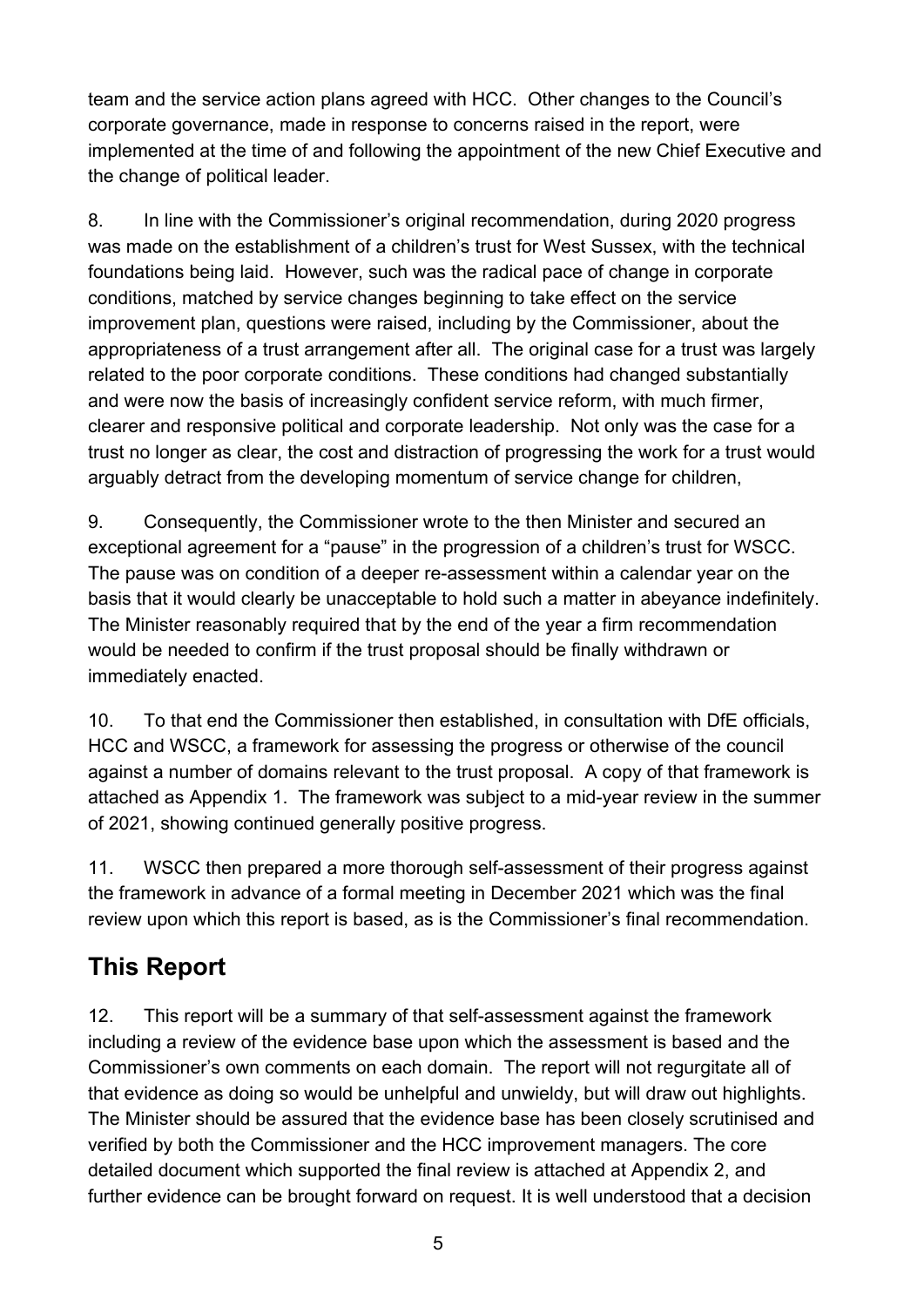to reverse from a trust proposal would be a unique one and so all concerned have sought to ensure the basis of that decision should be as sound as it can possibly be. The remainder of this report will therefore simply follow the headings of the agreed assessment framework. Each section will summarise the presenting evidence from all parties. Each section will also include a clearly defined opinion on the part of the Commissioner based on the evidence and in relation to the overall conclusion. But there is a particular additional point which needs to be made first.

## <span id="page-5-0"></span>**Covid**

13. Obviously, the pandemic has had a major impact on all public services and arguably the most profound concerns relate to the broad and long-term implications for children and their services, from schools to social care and child and adolescent mental health services (CAMHS). Managing those impacts will be a challenge for years to come. In the context of this report, it needs especially to be stressed that the period of the pandemic has almost exactly matched the beginning and continuation of the WSCC improvement journey. Perhaps the best way to exemplify that is with regard to the role of the DCS in WSCC. There is no question that any effective improvement journey is contingent on having an effective DCS in post and empowered. WSCC have made an experienced and strong appointment, but the new DCS commenced in April 2020 and has only known WSCC in terms of managing the pandemic alongside the intervention. Leading during a "crisis on top of a crisis" like this is especially challenging and debilitating to progress. This is not an excuse and addressing the needs of vulnerable children should not be compromised, but the real terms challenges the DCS and WSCC have faced, in attacking their improvement programme alongside managing through Covid, need to be acknowledged. That takes us to the separate domains of the framework.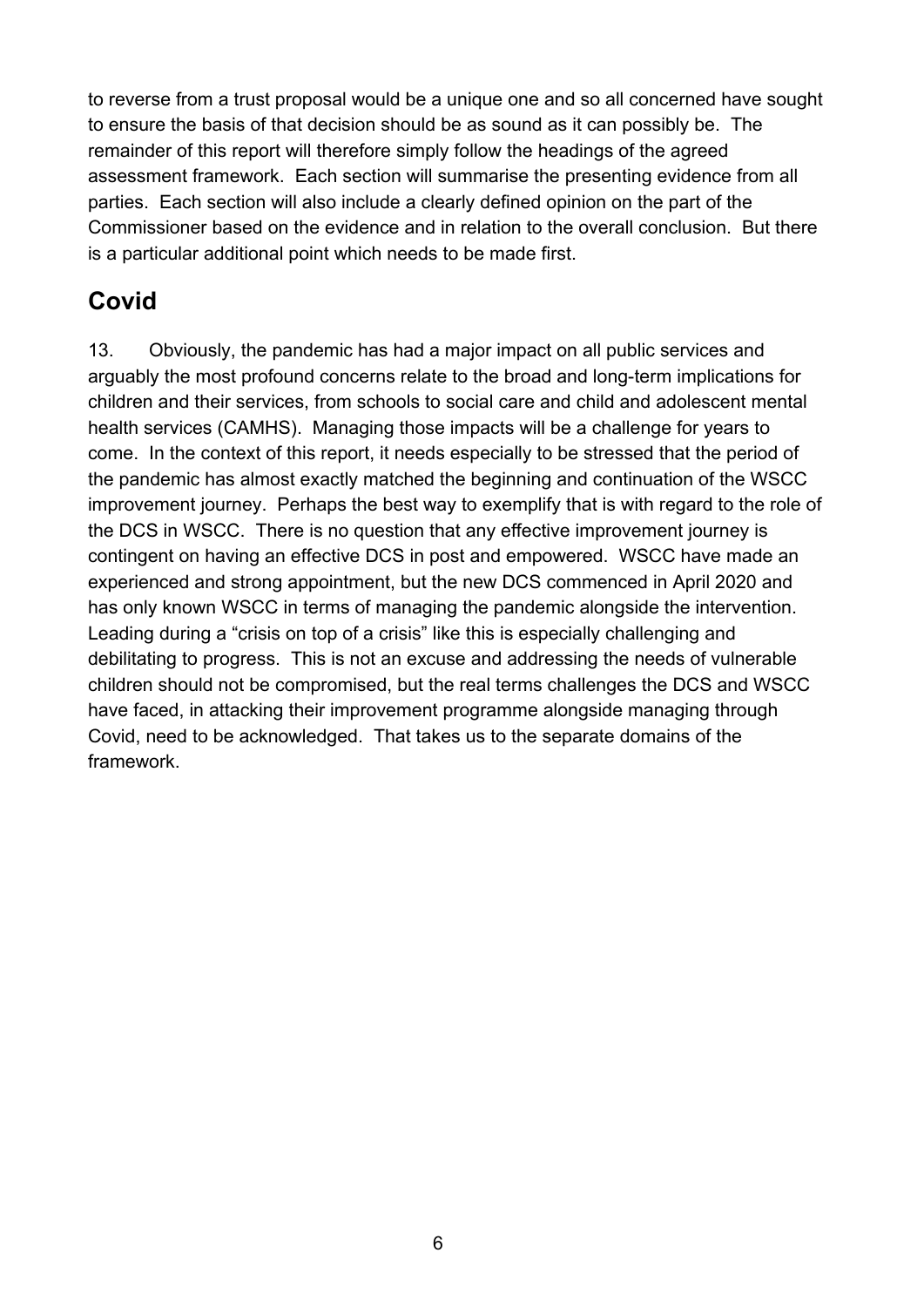## <span id="page-6-0"></span>**Assessment of Progress**

#### **Political Leadership – there should be strong, informed and engaged political leadership providing appropriate levels of support and challenge.**

14. As is well documented, the original assessment report led to a major overhaul of political leadership in WSCC, including personnel and systems. The "new" Leader has now been in role for over two years having previously been the Lead Member for children who had provided some urgently needed stability to that role at the peak of the crisis. Subsequent changes were made to the key roles of Lead Member and Chair of Children's Scrutiny and to the Council's Corporate Parenting Panel of elected members. An externally facilitated Good Governance review was then undertaken.

15. Alongside the personnel changes, and arguably of more importance, recommendations were accepted and enacted with regard to addressing the political cultures and decision-making processes within WSCC. That included overhauling the formal decision-making processes, bringing Cabinet into a more open style of public scrutiny and taking the broader membership through a series of briefings on the issues within children's services. In addition, regular progress reports to public meetings of the full Council by the lead Cabinet Member.

16. WSCC additionally point to the following key pieces of evidence: the Lead Member's strong engagement with the service and the management team; engagement in political learning through Local Government Association (LGA) and related events; an established routing of quarterly formal monitoring exercises through Scrutiny; the close tying together of a new corporate plan, approved by the full Council in April 2021 incorporating service outcome priorities and measures for improvement complementing the new children's plan; unequivocal political support for a substantial investment programme in children's services. The Leader and Lead Member have been active participants of both the Improvement Board and Partnership chaired by the Commissioner.

17. This progress is evidently not yet complete. There is a continuing need to ensure that the wider political membership is more closely aligned with its children's services and its corporate parenting role. The latter has been reinforced by a complete overhaul of the Council's Corporate Parenting Panel of elected members, now chaired by the lead Cabinet Member and showing progress in engagement with both councillors and partners. The Lead member has gone about her work carefully and methodically but would be the first to acknowledge a lack of prior involvement and her own need for further development and support.

18. In the Commissioner's opinion the requirements of this domain have been strongly progressed. Whereas all concerned acknowledge that there is more work to do, the scale of improvement here is commendable. Securing this progress should not be taken for granted. WSCC went through more than a decade of children's services failings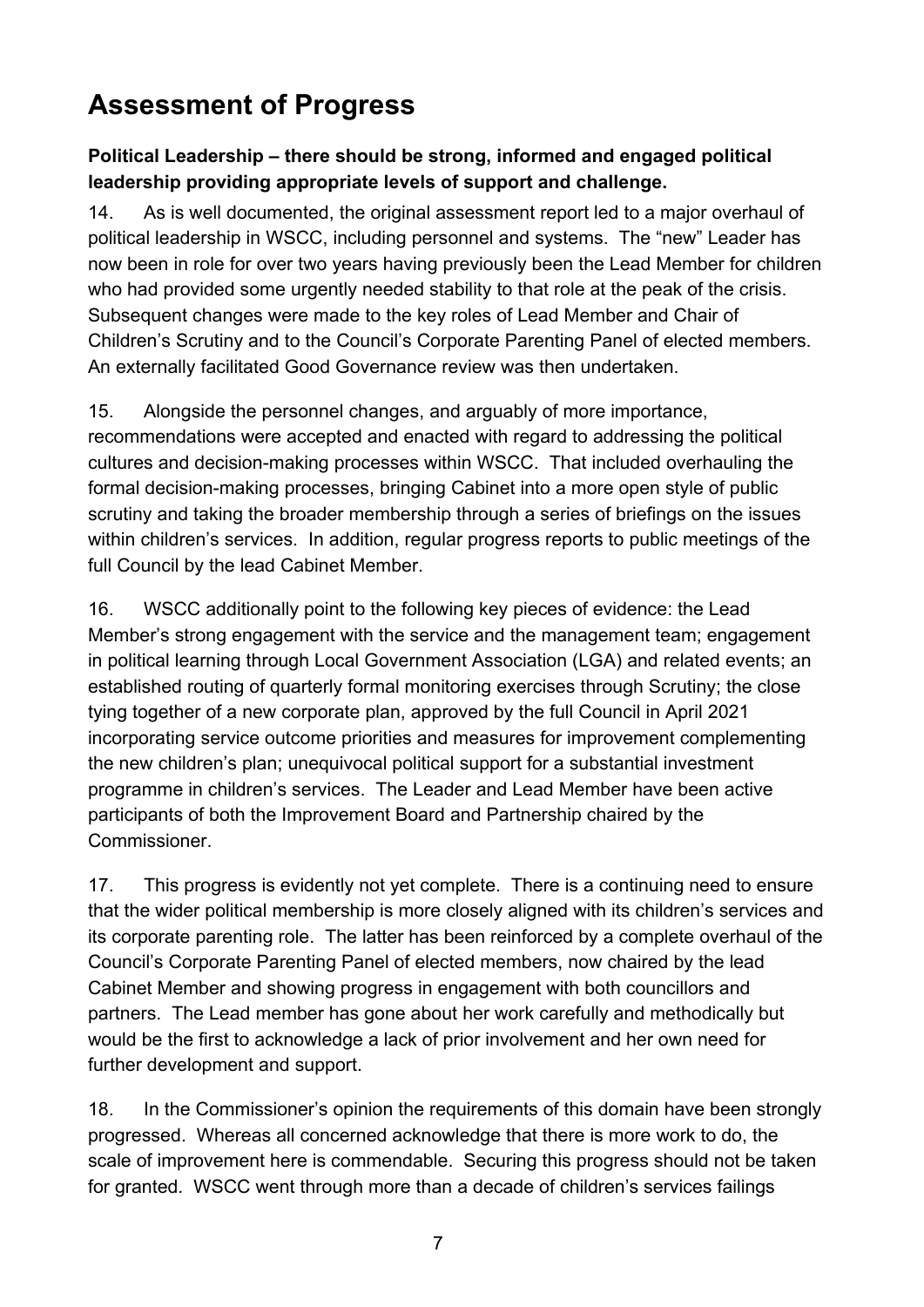which were related to a poor political decision-making culture. It is fair to say that this domain is vital for the case against implementing a children's trust and in the Commissioner's opinion that case in this respect is well made. But there should be no room for complacency going forward.

#### **Corporate Officer Leadership – the newly established Chief Executive and corporate senior leadership arrangements should continue to develop and offer a secure corporate platform for children's services**

19. The original model developed in 2019 for the corporate "rescue" of WSCC, which had faced a wider MHCLG intervention, was a unique partnership with neighbouring East Sussex (ESCC). This included leader to leader political support but also, crucially, the Chief Executive of ESCC taking responsibility for both roles and authorities at the same time. That unusual model has held firm for two years now and is established on a permanent footing following separate reviews by each Council after the county council elections of May 2021. The Chief Executive has since succeeded in filling the leadership roles within the Council which had previously been subject to churn through temporary or interim appointments.

20. Alongside the introduction of this much needed stable and effective officer leadership has come a substantive review of corporate mechanisms and culture, both issues having been identified as contributory to the failings of children services. The Chief Executive readily accepts that this work is not complete. The senior leadership team is now fully recruited to on a permanent basis and additional corporate capacity secured through a new Assistant Chief Executive being appointed. Good progress is being made in other areas of including fire and rescue services. There is also increasing evidence of the corporate governance and decision-making systems hindrances, which had been seen to impede previous attempts at improvement, beginning to reduce. WSCC has also invested in a substantive and long-term project of cultural reform alongside a robust business and resources planning system.

21. All of these developments, which are on a positive trajectory, reflect an increasing recognition of the importance of children's services to general corporate success – not least through the status of the DCS role being properly placed in prominence and corporate seniority – in a much more functional corporate leadership team.

22. In the Commissioner's opinion the requirements of this domain are being progressed very effectively, but there are two caveats. Firstly, the scale of corporate work that remains to progress and stabilise WSCC should not be underestimated. The original analysis indicated a long-standing corporate malaise which had been resistant to change for some considerable time. Even with the good progress being made, achieving solid corporate stability and confidence will take more time. Secondly, a huge amount of this progress has been dependent on the exceptional contribution of the Chief Executive. This unique model was a risk but has paid off. The permanent establishment of the arrangement is a positive step. The model continues to depend upon this exceptional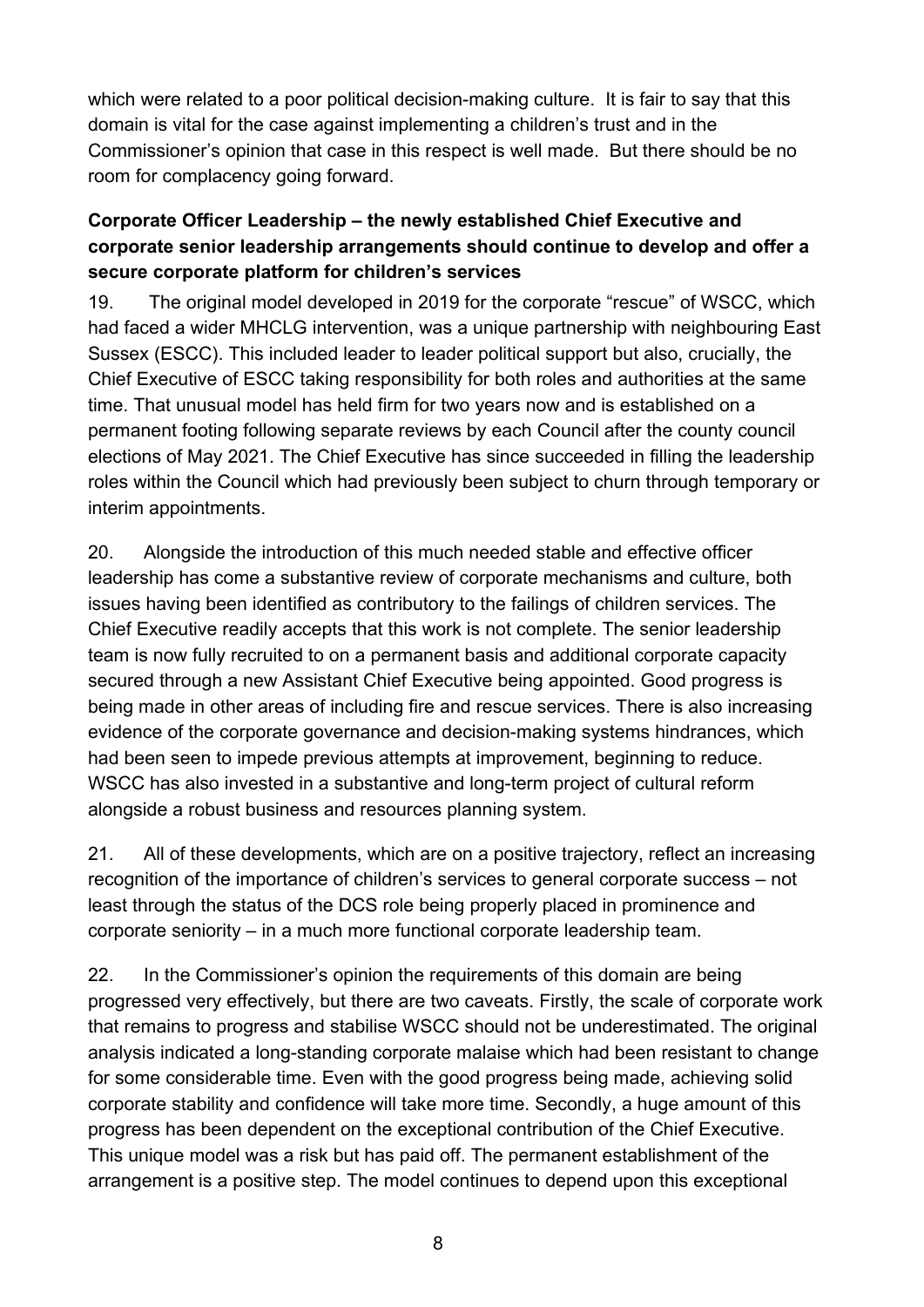individual's contribution. It is appropriate that more recent steps have been taken to ensure effective support to the post of Chief Executive going forward.

#### **Children's Departmental Officer Leadership – the new DCS and leadership team should be seen to progress the leadership of the service as confident, effective and inspirational drivers of accelerated improvement**

23. This domain is fundamental to this task as it concerns the core senior leadership at the top of the service which would be most implicated by any trust arrangement. As is well documented, WSCC appointed a strong and experienced DCS who took up post in April 20. Since then the DCS has established herself in role and has appointed a strong team of senior managers who have worked closely and effectively with their Hampshire Improvement Partners. Their consistent work in support of the DCS and the general progress is evidenced by: the work of the improvement board; the servicing of Ofsted; and the direct engagement with HCC as improvement partner.

24. WSCC cite the following comment from a recent Ofsted visit (Sept '21): "A stable senior leadership team is resolute in its approach to achieving sustainable improvements for the children of West Sussex."

25. WSCC would also focus on two critical elements to the work of the new leadership team as evidence of their progress. Firstly, the departmental managerial restructuring is finally complete. This "de-layering" of the former management systems which the Commissioner had found to be contributory to the service malaise in 2019 is critical. It addresses the repeated concern that the former system contained "too many managers and not enough management". It is coupled by a stronger definition of roles and accountabilities. All of this work has been carried out in close liaison with Hampshire improvement partners. Secondly, a strategic and clear approach has been taken to the training of all managers to ensure they are working more effectively to those roles and responsibilities and especially ensuring the line of accountability from individual case work to strategic direction is drawn and understood.

26. WSCC argue that this managerial and cultural shift is further complemented by the way in which the social work practice model has been identified and progressed for the service. The Family Safeguarding model is being introduced with the additional support of Hertfordshire County Council with DfE funding. It replaces Signs of Safety – which remains an effective model but had become tarnished in WSCC through poor application previously. The new model goes "live" in early '22 as a "unifying managerial approach to social work practice".

27. In the Commissioner's opinion the progress of this service management and leadership, through the DCS and her team, is both real and sustainable. There is a strong level of skill, experience and coherence in the senior team and the work to resolve structures and roles and accountabilities has been driven at an appropriate speed to get the best balance between necessary change and bringing managers and staff alongside those changes. The importance of an effective and suitably supported DCS in leading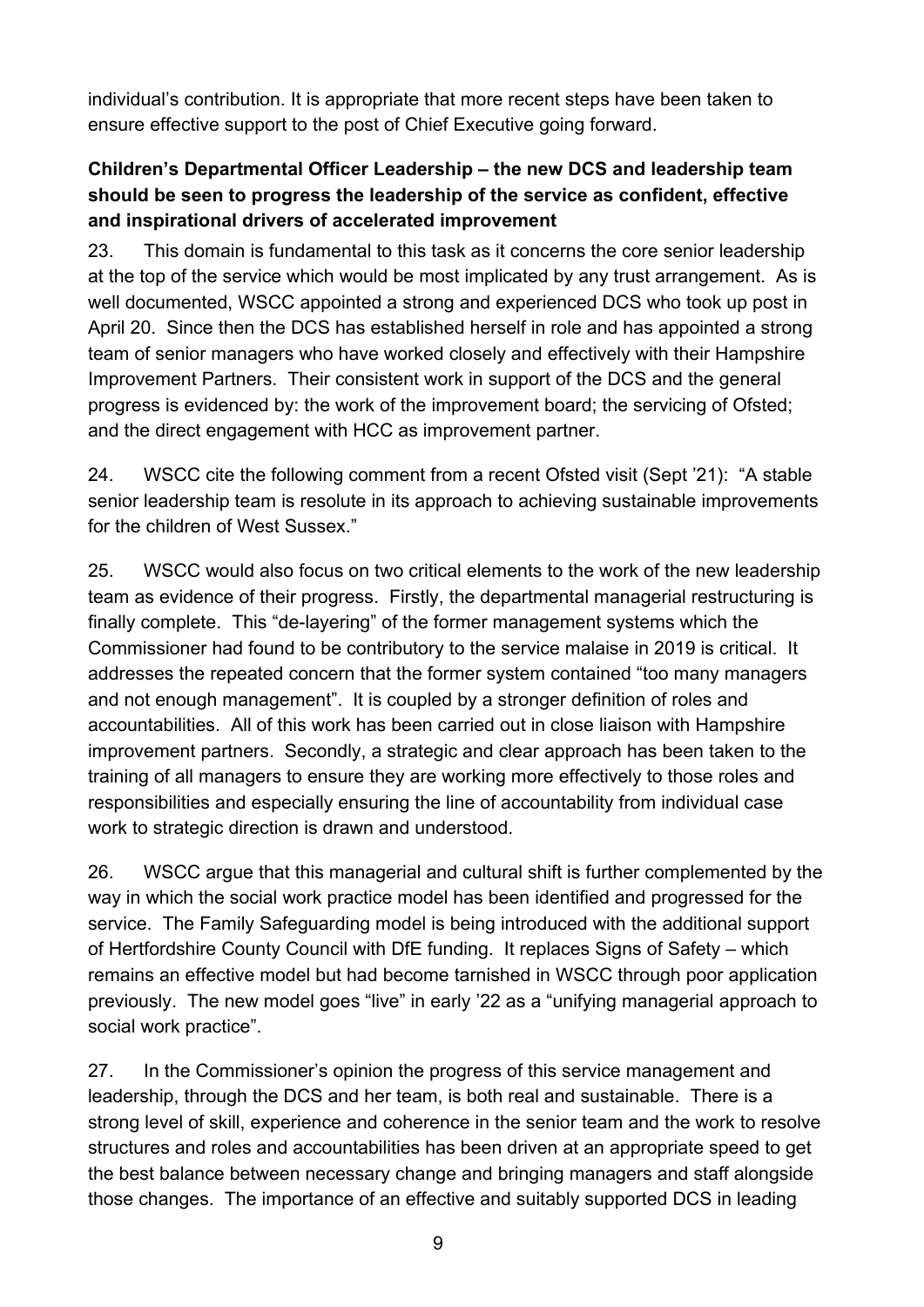this work cannot be over-estimated. It should also be noted that the work has progressed through the pandemic with all of the constraints that has brought – especially with regard to service pressures and the challenges of redesigning a service through remote working.

28. That said, there are aspects to the positive assessment of this domain which need to be caveated. To be done well this work is painstaking – especially in the context of the particularly "stuck" approach to practice improvement which applied to many individuals and teams in this large authority two years ago. Pace of change needs to be maintained if not accelerated. Also, senior managers are quite reasonably placing a great deal of store on the introduction of the new practice framework. That is doubtless important but is not a substitute for relentless sound management oversight and accountability at a worker-by-worker, case-by case level. Finally, it is arguable that the senior team have necessarily focussed on internal practice improvement for all of the right reasons. There are aspects to this report about working with local statutory partners which will need additional attention going forward (see below).

#### **Performance – there should be empirical evidence of high levels of performance understanding and of progression of consistency, continuity and general improvement.**

29. This is arguably the most critical of the domains used for this exercise, not least as it relates most closely both to what children will experience from the service and to how Ofsted will measure progress. WSCC strongly argue progress in this domain but reasonably acknowledge that this was from a very low base at the start of this process. It is, in fairness, important to remember how very poor indeed these services were in 2019 – and how much denial pervaded the various tiers and teams. This was an early priority for the improvement partnership with Hampshire.

30. Performance management systems and data are now well established with regular monthly scrutiny of that data across all levels of the service and against an established Practice Improvement Plan. This is further reported closely to a quarterly session of the Scrutiny Committee and forms the basis of substantive items on every meeting of the Improvement Board (including meetings which are internal and external). There is an exceptionally thorough and well-crafted quarterly self-assessment document, the latest version of which (Quarter 2, 21/22) is appended to this report.

31. Clearly, there are risks in seeking simplistic right or wrong answers in such performance reporting. The key issues are to seek out and address significant flaws, such as timeliness in visiting, and to watch for indications of volatility in key pieces of data which may in themselves point to issues of instability or weak management control. There is good evidence of this being well understood at senior levels in WSCC and improving evidence of that understanding being better shared across the services.

32. WSCC also have good evidence to support their contention that their revised quality assurance (QA) framework is embedded and that there are improvements in the consistency and compliance of case auditing. This in turn is supported by a more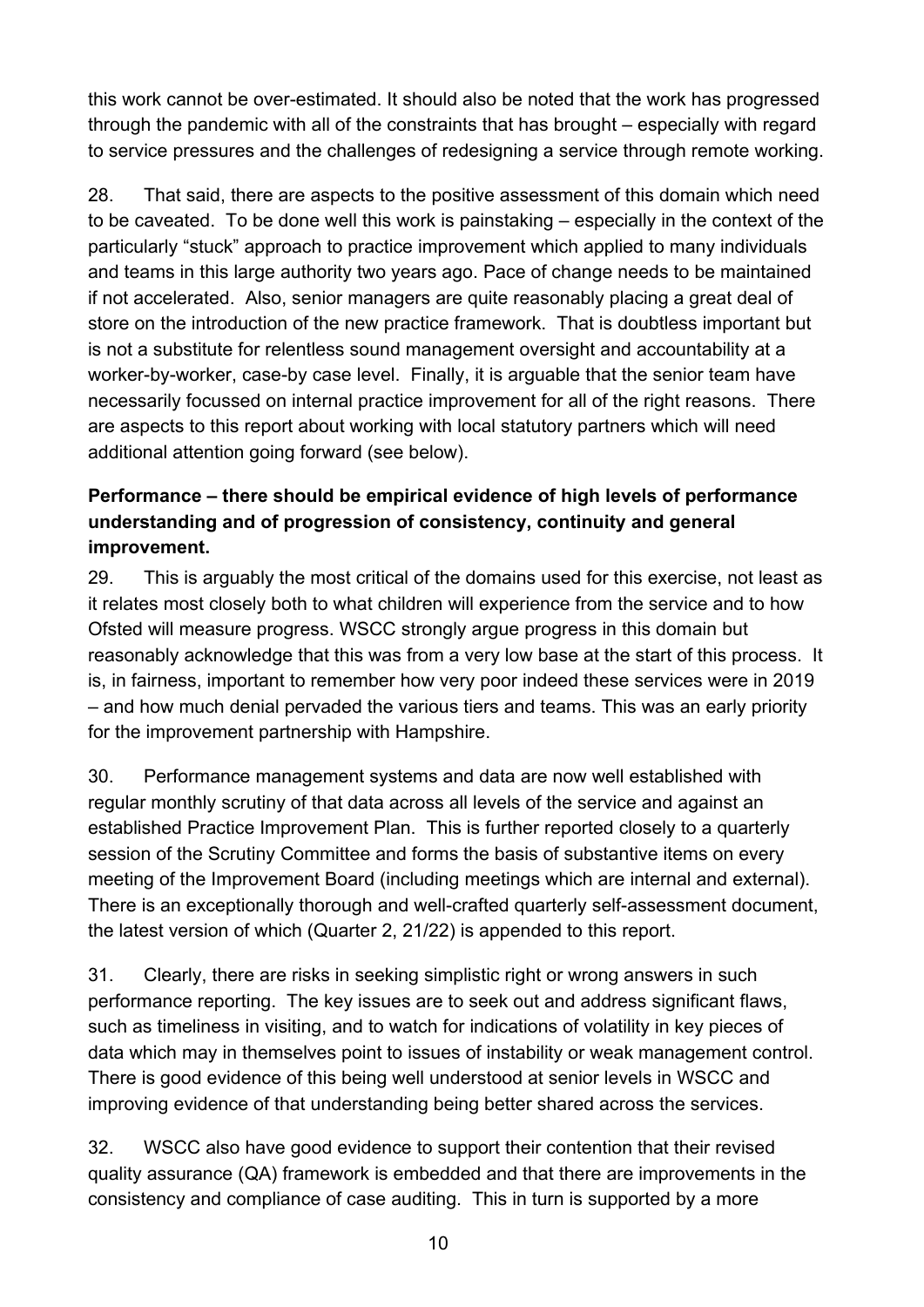frequent and compliant approach to the management supervision of individual social workers. WSCC do acknowledge that there is still more to be done in all of these efforts which started from a low base in a large organisation.

33. In the Commissioner's opinion all of the WSCC self-assessments of their progress in performance management are credible and evidence based. They are also validated generally by the work of the improvement partner through HCC where robust challenge is maintained throughout and across the services.

34. However, there are points here of calibration and perspective. For example, the Commissioner regards the QA framework as embedding rather than embedded. At the beginning of this improvement work one of the notable features of WSCC children's staff was the extent to which individuals and teams may have recognised the Ofsted critique of their authority, but thought it applied elsewhere in the service and not to them or their team. There is still a sense of the need for the processes of challenge and audit to become second nature to the routine of the organisation. This is not a direct criticism of the current leadership – it is a more realistic challenge to the helpful optimism of that leadership. Their confidence in the progress of the service, especially mid-pandemic, is commendable. But there remain substantial issues of consistency and of service-wide receptiveness of criticism and audit.

35. The Commissioner agrees with the overall analysis of WSCC leadership but deems it not quite as well progressed yet. However, that should not be an obstacle to the recommendation for the trust proposal to be finally abandoned. It would be remiss now to divert performance management capacity at this key moment and also to risk redirecting the improvement planning processes for the sake of investing in a new structural model when the current one is finally on the cusp of achieving sustainable performance quality.

#### **Ofsted – there should be sufficient evidence of Ofsted visits marking a trajectory of improvement to indicate a removal from special measures (through a full inspection leading to at least an overall Requires Improvement judgement) by the end of 2022 (subject to pandemic conditions).**

36. In many respects for these purposes this is the easiest domain to assess. There is a clear record of Ofsted visits since the main inspection in 2019. That record does show a trajectory of improvement, from an extremely low and fragile base, which also endorses the key strategic decisions that have been implemented and are in line with the report here. The various reports also validate the need for the progress to be sustained and for the issue of consistency to be improved.

37. Specific areas for inspection or review have included: achieving permanence; children with disabilities; private fostering; local authority designated officer (LADO) services; and children in care. The inspections and visits have also acknowledged the impact of Covid. They are also triangulated or validated by the work of Hampshire and, more recently, Hertfordshire.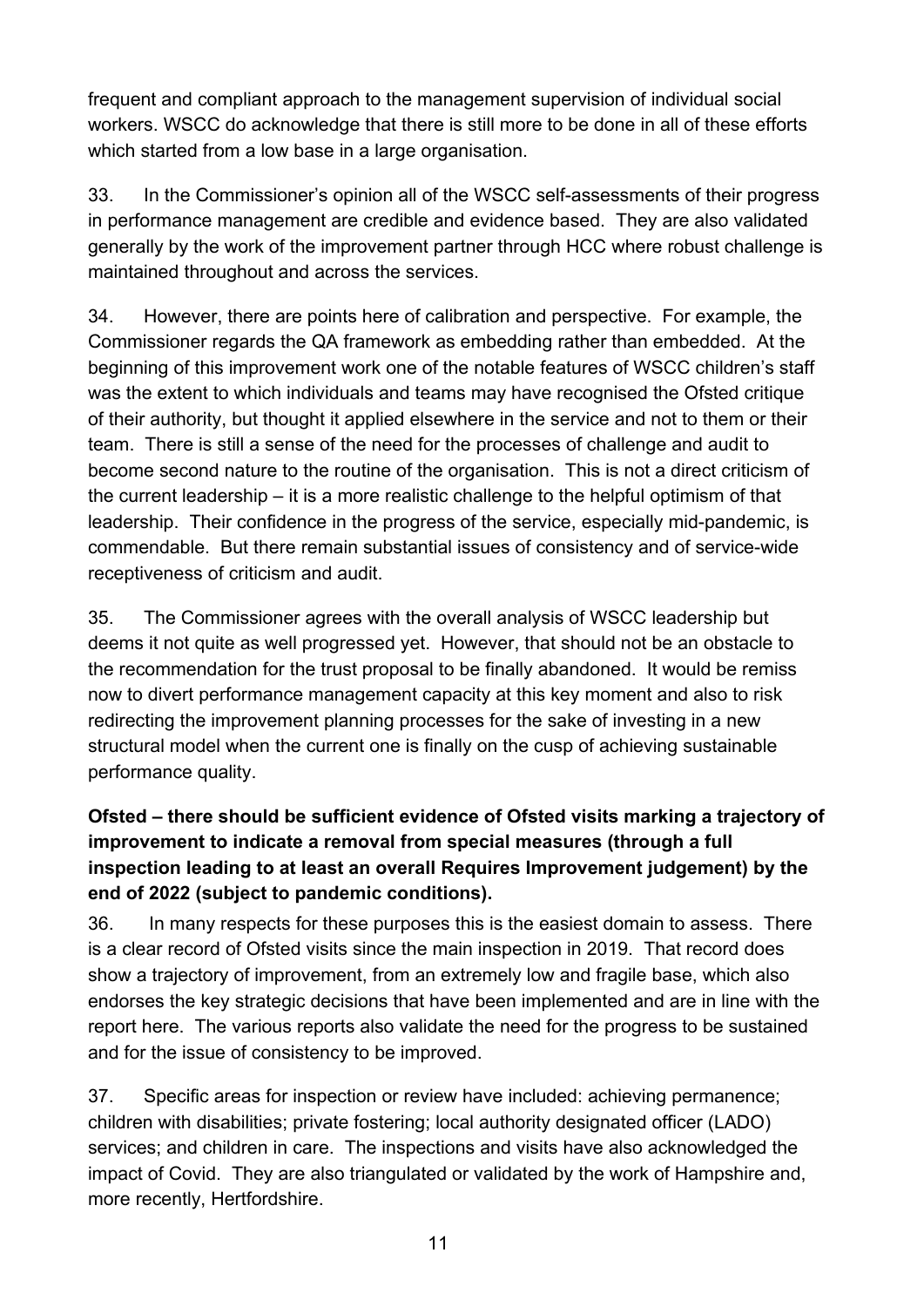38. In the Commissioner's opinion this Ofsted related domain is met as fully as can reasonably be expected in the circumstances. There is a trajectory of progress which may not yet have reached what might be hoped for at this stage but which is clear and evidential. It is probably reasonable to suggest that some areas of the service are at or bordering Requires Improvement now, but not yet consistently or comfortably so. WSCC recognise this, especially with regard to the continued need to focus upon case work and audit at a highly granular level. There is certainly nothing from this domain to suggest that a move back to a trust proposal would be beneficial for an enhanced Ofsted outcome later this year.

#### **Improvement Board and related arrangements – these should be working effectively to provide a sound base for monitoring and driving improvement for all concerned**

39. In the course of this process of review this domain has been extended to include stronger reference to the nature of partnership working for the services and the perspective of partners. This will be addressed below.

40. Firstly, there is general consensus that the board arrangements are well established and being effectively supported and serviced by WSCC. The meetings are well organised with good and pertinent agenda planning. There is a particularly strong level of attendance from senior politicians and executives in WSCC. The meetings are treated very seriously throughout. The meetings usually include well produced reports and clear data based on a coherent forward plan. The model agreed from the outset – of alternating meetings between "internal" for WSCC only and "external" to include main partners – seems to be appreciated (subject to a significant caveat below).

41. Emanating from this summary analysis, there are two issues regarding partnership working which should be highlighted here, one positive, one less so.

42. On the positive front, but in the most tragic and challenging of circumstances, WSCC has been working closely with statutory partners, especially schools, health services and the district council, to deal with a disturbing series of incidents of teenage self-harm and sudden and unexplained death in a part of the county. That episode is well documented elsewhere and while the Commissioner and the Board have been kept appropriately apprised of the issue, it is relevant but not central to the core work of the Board nor is it under the Board's direct jurisdiction. There is ample evidence though of an exceptionally challenging situation being well led by WSCC and representing the very best of partnership working. It is difficult to imply any solace from such a tragic set of events – but it is hard to conceive of an outstanding children's services department handling the matter much better with partners than WSCC.

43. On the other hand, in the course of this review, the Commissioner has sought the views of partners about the trust consideration and this report. That has led to two strands of potential concern from within some schools in West Sussex. Firstly, the improvement board's secondary school representative chose to conduct a high level and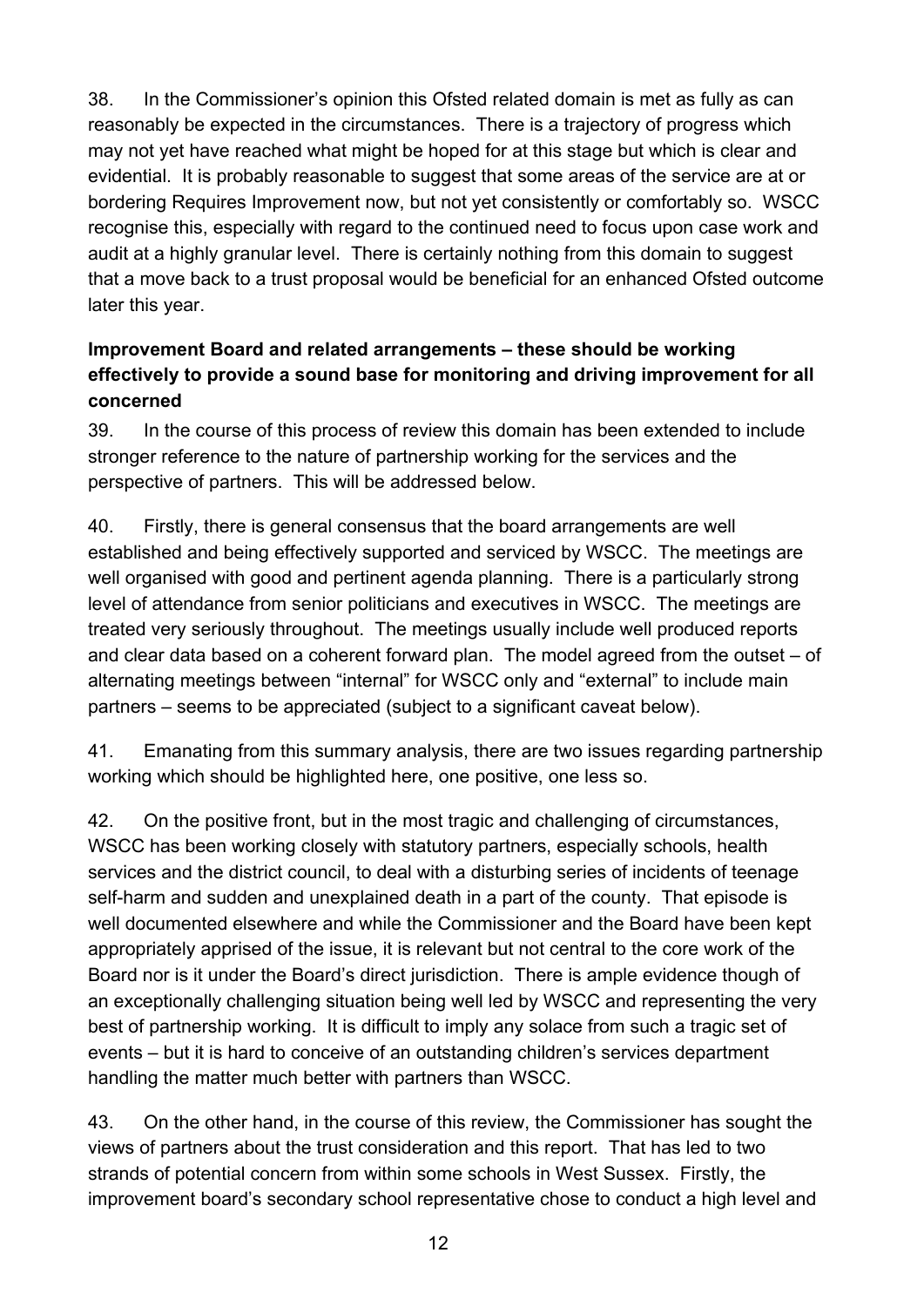simple survey of some secondary colleague heads in response to the Commissioner's request for comments. That survey, such as it was, drew out some continuing criticisms of West Sussex children's services. One of those represented a potentially serious case failure so the Commissioner used the established escalation procedures for that case to be reviewed. On the basis of that escalation process the Commissioner was satisfied that the critique was not consistent with a well evidenced analysis of the case from WSCC. Secondly, in response to communication between the Commissioner and West Sussex MPs, some similar concerns were flagged. These were to do with the quality of some case work and a perceived lack of responsiveness from WSCC managers when schools attempt to address these concerns.

44. These are certainly serious considerations which to at least some degree qualify the WSCC case for their improving partnership working. However, the concerns themselves need to be contextualised and kept in proportion. It is clearly evidenced that practice in WSCC is improving reasonably well but not as consistently or as quickly as might be hoped (but within reason for the poor starting base) so there are bound to be continuing individual problems. Those specific cases that have been examined subsequent to these communications have been found not to be as concerning as they first seemed. This is doubtless a question of perspective as well as the perennial challenge of shared understanding of thresholds. We know as well that the starting base of poor confidence in WSCC's social care among schools was extremely low from 2019. Of equivalent concern is that none of these issues had been surfaced through the channels which have been painstakingly established to enable better partnership working. Finally, for the purposes of this report, there has to be a consideration as to whether these concerns as they stand go to the heart of a recommendation to keep or remove the trust proposal. They do not.

45. In the Commissioner's opinion the core requirements of the main element of this domain are met for the purposes of this report. WSCC has taken its responsibilities towards the mechanisms of improvement extremely well and seriously with strong shared commitment though senior and political ranks. The improvement arrangements are well designed and delivered. Of course, their ultimate measure remains in the quality of improvement and performance and it is well evidenced that there remains more work to be done in that regard. But it is hard to see what more these arrangements can achieve if they had a trust put alongside or over them.

46. That said, the related issues to do with the confidence in some quarters of the schools community that have been drawn to the surface by this process are important. At this stage the Commissioner is satisfied that those concerns need to be better analysed and understood. It is likely that they relate to a complex menu of issues to do with: the historical confidence between council and schools; the changes in an extravagant former early help offer; a typical lack of clarity of roles and responsibilities between schools and children's services, exacerbated by Covid conditions; some level of shared failure to properly exercise the mechanisms of problem identification and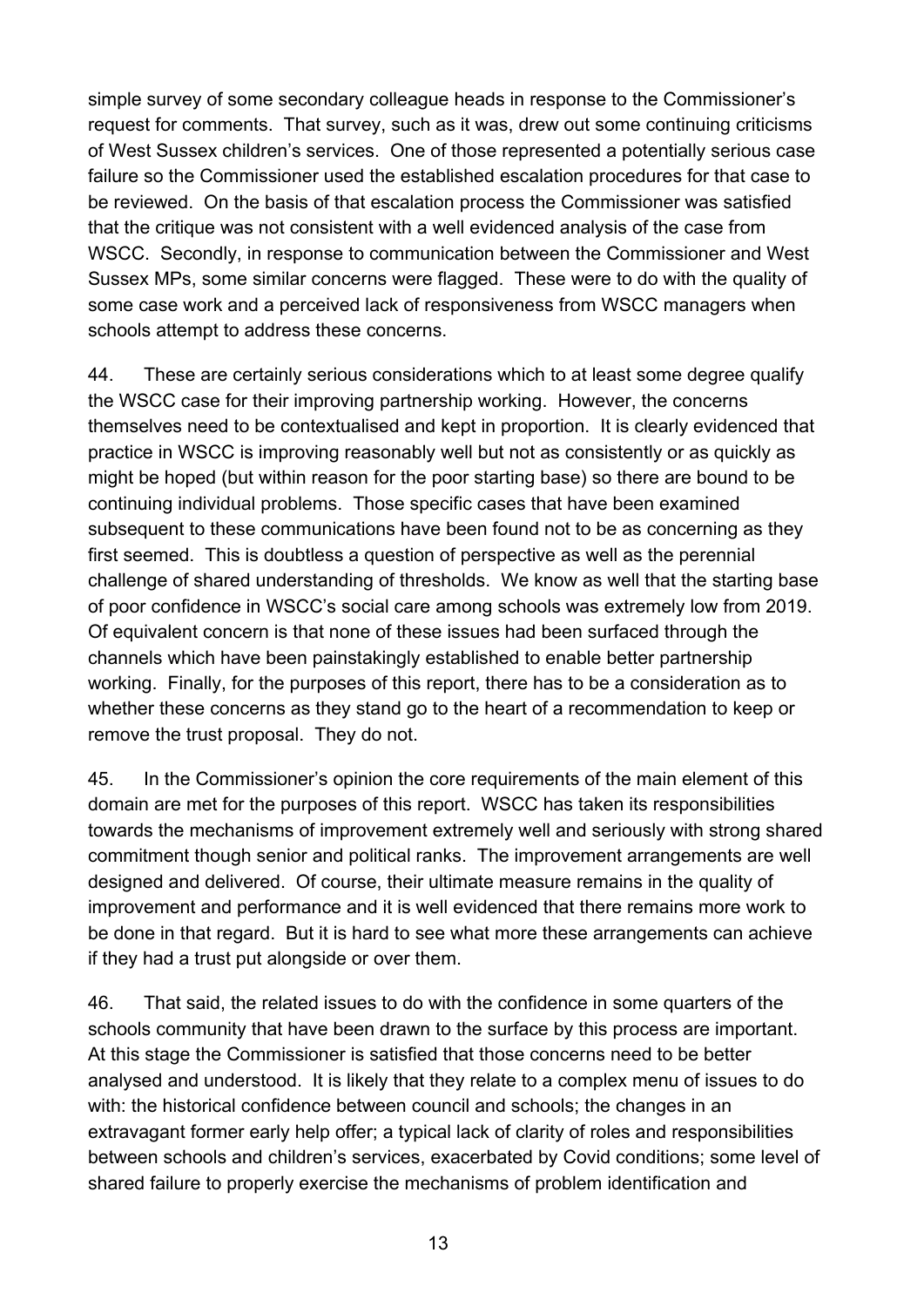resolution which the improvement arrangements are there for. They must also be seen in the context of the very positive if not exceptional examples of partnership working also described above.

47. In the Commissioner's view these specific schools issues need to be addressed actively but they do not warrant a challenge to the direction of travel of this report for a removal of the children's trust proposal.

#### **"Soft Intelligence" – should be sought and considered in order to further validate the overall conclusions of this report**

48. This section allows for additional, more qualitative evidence to inform the overall consideration. WSCC have cited the increasing activity to ensure that there are better staff engagement mechanisms including an engagement plan, a communication strategy, regular DCS updates and regular "drop-ins" with the senior team. They also point to the increasing confidence of dialogue and joint working between WSCC managers and the senior team from Hampshire who in turn express the same levels of progress. Similarly, there is evidence of improved user involvement with children and families – though it is generally acknowledged in the nature of this work that such streams of comment can be distorting if not carefully sought and managed.

49. The local authority surveyed the views of children looked after in a 'Bright Spots' Survey in February 2021. A selection of the findings indicates that 81% of all children surveyed said life was getting better, 96% felt settled in their placement and 95% of 11- 18 year old's said they trusted their social workers. In relation to education, more 11-18 year old's reported that they liked school compared to other cared for children in other LAs (93% vs 78%). A quote from two young people in the survey states: 'My foster carer listens to me and speaks up for me when I can't say things to other people ' and 'I like being in care because I am with a family who love me and look after me and I also love having different kids in the house'.

50. From the Commissioner's own direct dealings with various teams and staff, including a series of focus groups with various staff through the past two years, there is certainly a theme of evidenced progress in the way staff perceive their roles and the relationship between those roles and the wider improvement journey. Again, this needs to be treated with caution as this is a large and dispersed authority that has undergone substantial if not traumatic change (in the context of the pandemic also). It also must be acknowledged that while much of that soft intelligence is generally positive and reflects the direction of travel – some of it also reflects the inconsistency of pace and progress between teams and individuals. But again the question has to be posed as to what if any benefit to those questions of pace and consistency would be offered by a trust at this stage.

51. In the Commissioner's opinion this less scientific but potentially important softer intelligence serves to support the overall analysis that overall good progress is being made and that staff and service users are conscious of that overall journey and its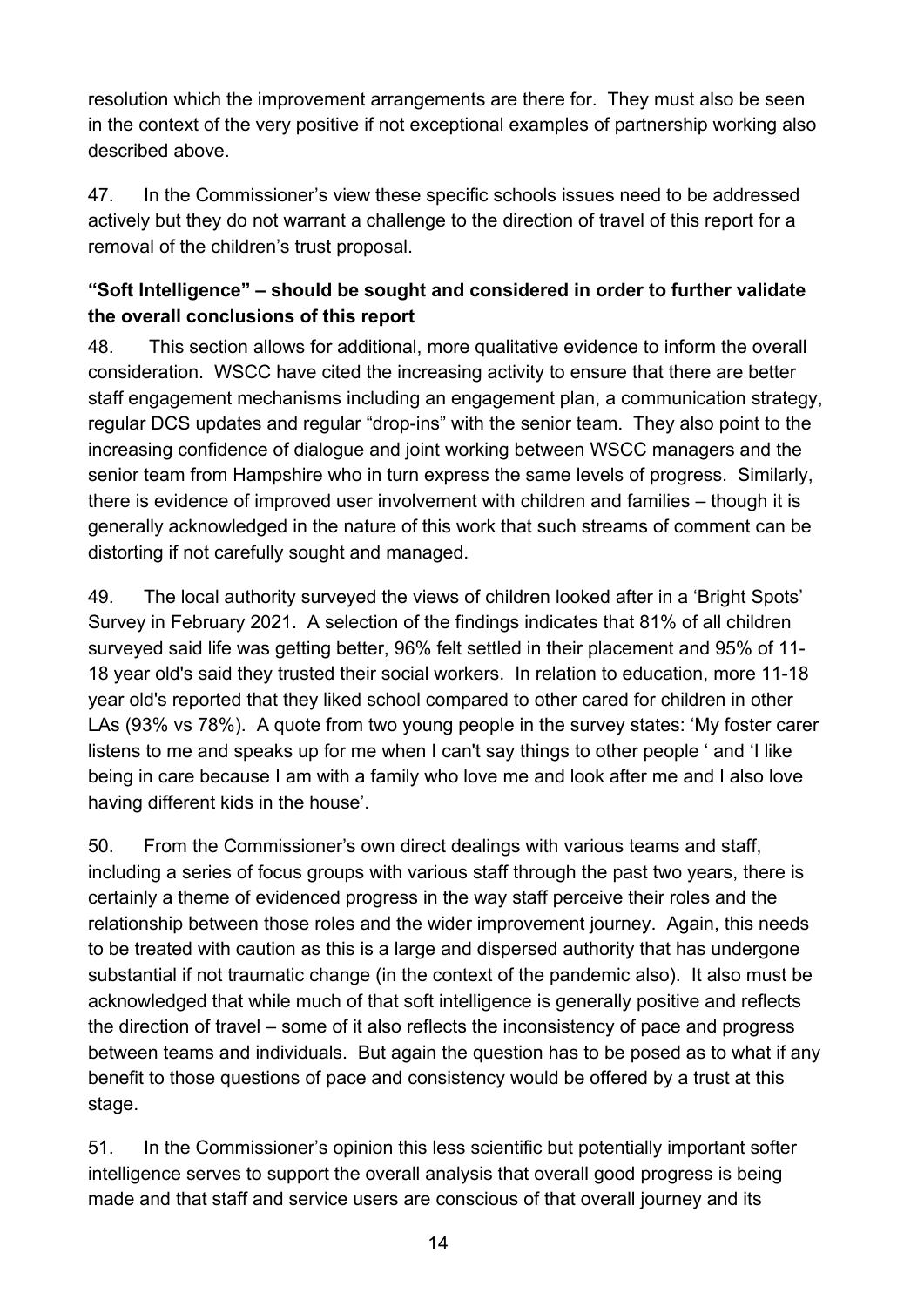implications for their individual cases or circumstances. Some of the evidence reinforces the work still to be done. None of it indicates the trust proposal should retrieved.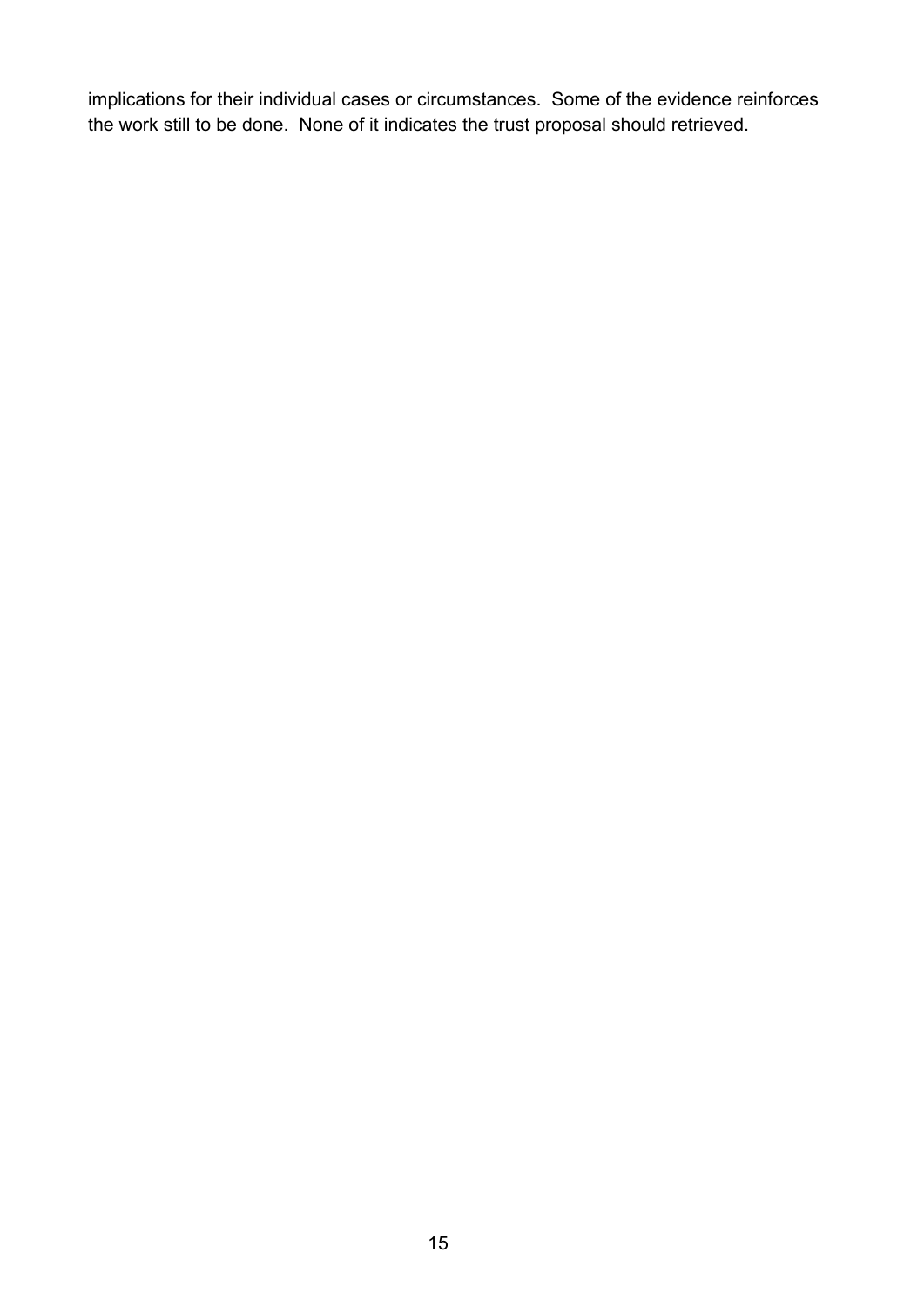# <span id="page-15-0"></span>**Additional Evidence**

52. This section would have included additional partner evidence but it made more sense to include that under the improvement board arrangements above.

53. WSCC point to the further work that has gone on to improve fostering services and the mental health offer for adolescents (which links to the self-harm crisis that has been manages). They also cite the substantive investment in children's residential care in the county and the Commissioner has seen first hand evidence of the benefits of this investment in visits to very high quality residential homes which are valued by staff and residents and support a coherent care strategy. Finally, WSCC hold evidence of strongly improving perceptions of the work of the local authority from the local judiciary.

54. In the Commissioner's opinion all of the additional evidence supports the direction of travel of an improving and increasingly confident service. None of it points to the benefit of a return to the trust model.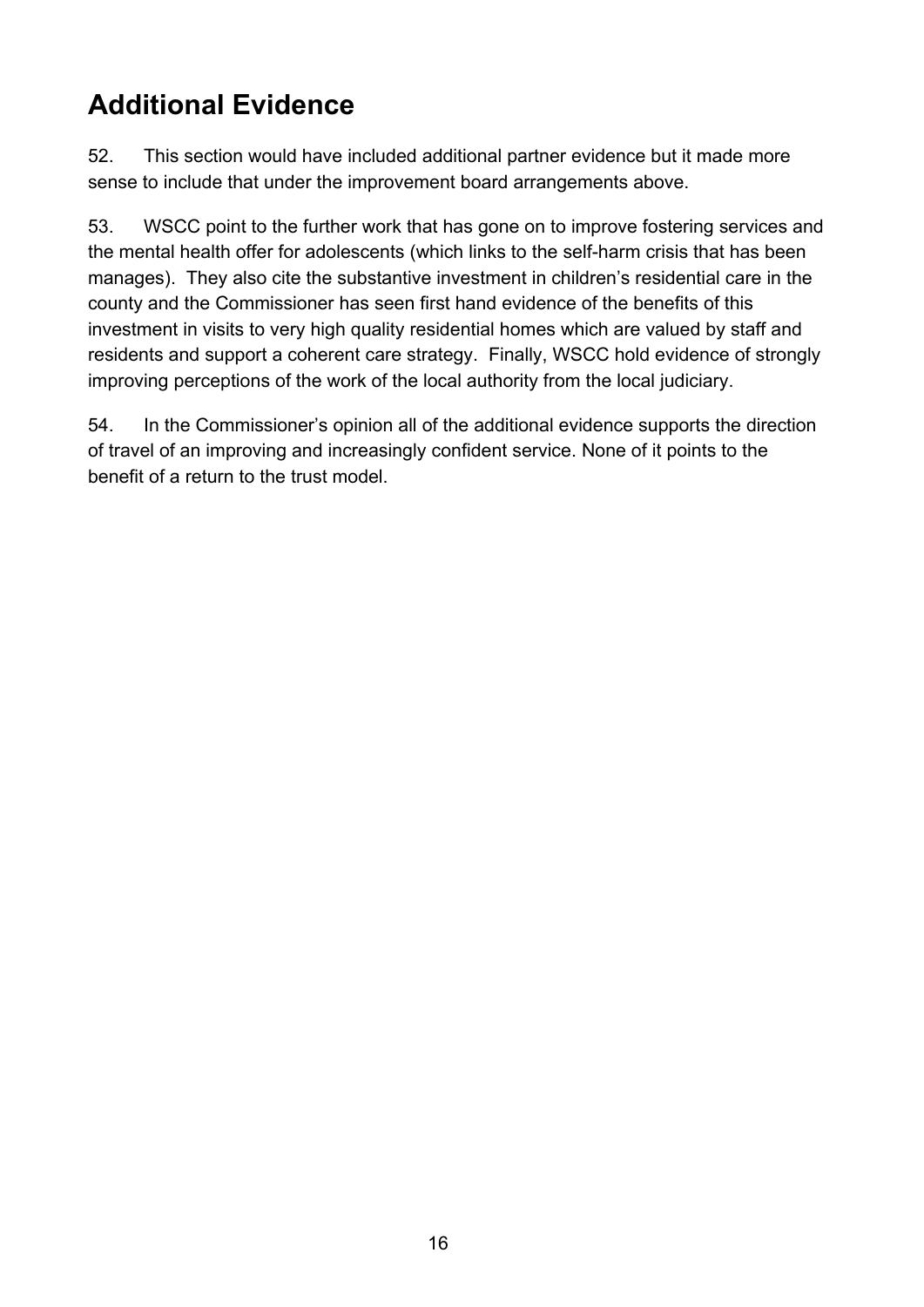# <span id="page-16-0"></span>**Conclusions**

55. The proposal to introduce a children's trust to secure urgently needed improvement in WSCC children's services was made in good faith as a measure of the scale of the crisis at that time (late 2019). It was difficult to see otherwise how the services could improve as they were so heavily blocked by what seemed to be intractable corporate obstacles. The trust seemed to be the only way in which good governance could be secured, as is well evidenced by comparable radical interventions elsewhere.

56. However, the decision to pause the proposal in early 2021 was also a measure of the radical and wide-ranging overhaul of corporate governance and leadership in West Sussex which followed the original assessments during 2020. During 2020 work was maintained to progress the trust but it was becoming increasingly clear that the senior and related changes were taking place at such a pace as to challenge the costs and benefits of the trust proposal going live.

57. The exercise recorded in this report has been a thorough review of the progress now being made and its implications for the case of progressing the trust now or not at all. It is generally agreed that it would not be appropriate to keep the pause "on hold" for any longer. It is perhaps also a measure of the case for now rejecting the proposal that WSCC has as an authority approached this task with great determination and diligence. It bodes well for the future of the service that the authority is now so determined to look after its own.

58. Clearly, in the view of the Commissioner, the overwhelming weight of the evidence considered for these purposes indicates that the progress in WSCC is on track and that the costs and disruption of introducing a trust now do not warrant the step. The picture is not a perfect one. It is again clear from this exercise that while all of the building blocks are now in place, there can be no avoiding the long, hard iterative work of driving relentlessly and collectively at granular practice improvement on a case by case, worker by worker level.

59. It is also clear from this exercise that while the necessary partnerships in West Sussex have progressed positively in many respects – in relation to schools that is less clear. In particular, there is work to be done to address how schools and the schools' community are able to engage with this work and why concerns were raised as they were at a late stage and without having been surfaced previously. That work is important and needs to be followed up. But those issues do not warrant a divergence from the direction of travel which should now be to finally jettison the trust proposal and focus collectively and solidly at the granular detail of improvement in anticipation of the full inspection later this year.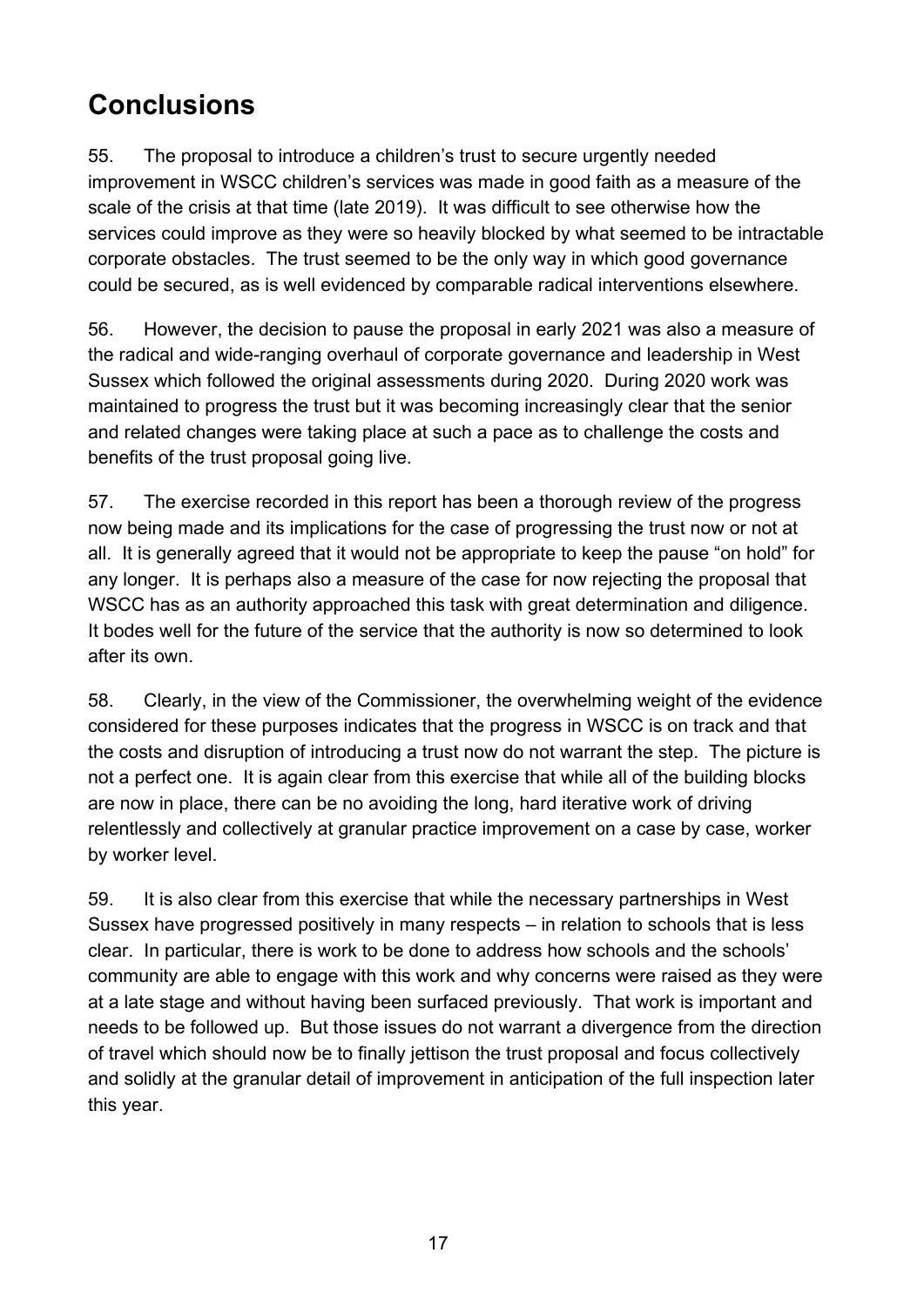## <span id="page-17-0"></span>**Recommendations**

**60. The contents of this report and its general assessment of progress in WSCC children's services should be noted.**

**61. Based upon this assessment it is respectfully recommended that the Minister should agree to finally reverse the original decision for a children's trust in West Sussex and instead confirm that WSCC should continue to progress their own improvement work – with the continued support of external support from the Commissioner and HCC at least up to the point of the next full Ofsted inspection.**

**62. The precise nature of that support should be considered going forward between WSCC, HCC, the Commissioner and DfE but should retain a good level of continuity including in the board arrangements.**

**63. The Commissioner should be asked to oversee a specific and immediate piece of work, to be conducted by WSCC and representatives of the schools' community in the county, to consider issues of communication and engagement between children's social services and schools. This work should be reported to DfE officials in due course.**